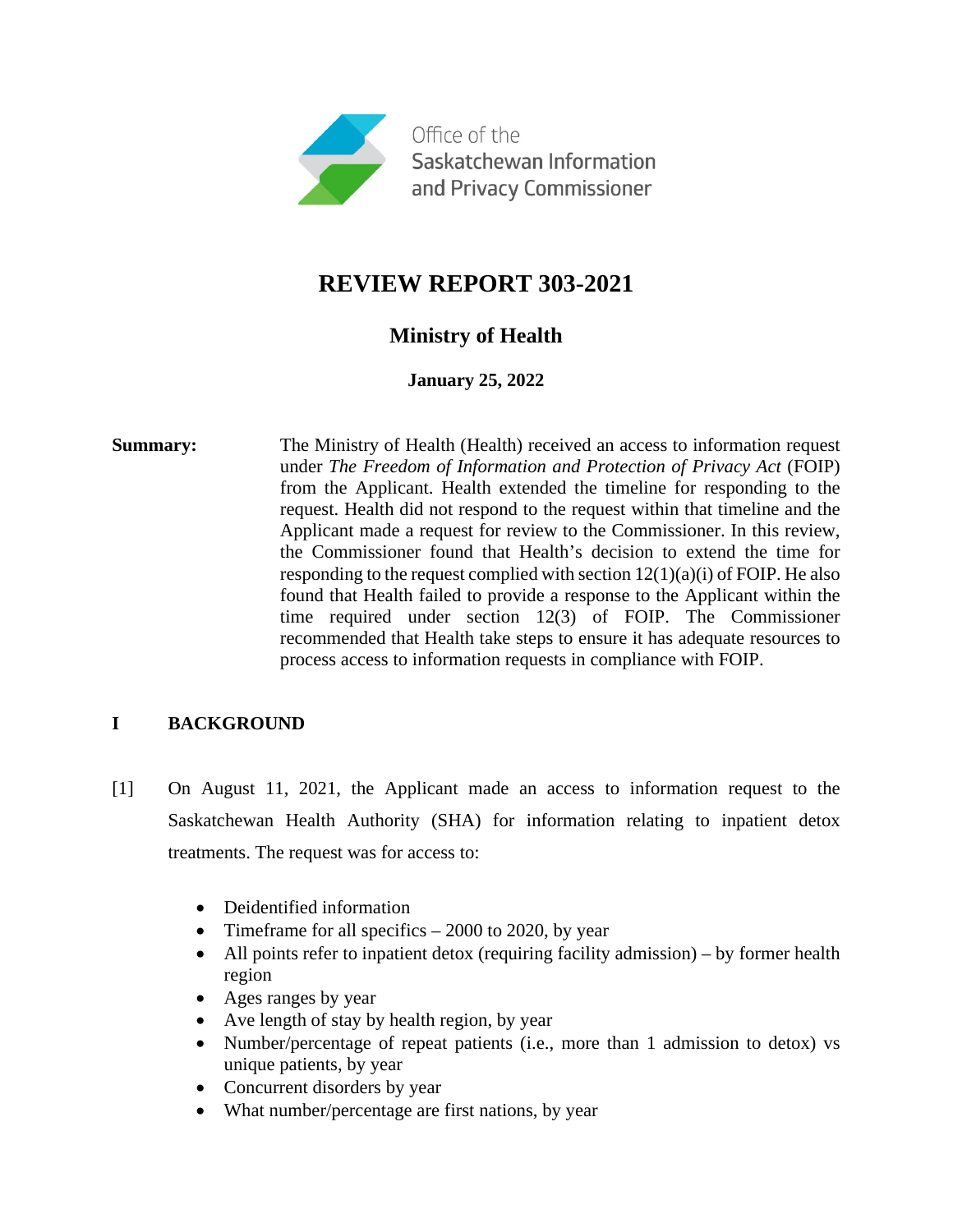- Substances for which detox patients are being treated (i.e., alcohol, opiates, etc.), by year
- [2] Following some discussion with the Privacy Office of the SHA about payment of fees, on August 16, 2021, the Applicant was advised by SHA by email that it was transferring the request to the Ministry of Health (Health) pursuant to section 11 of *The Local Authority Freedom of Information and Protection of Privacy Act*. The Applicant was also advised that the 30-day timeline for responding to the request would be reset.
- [3] On August 25, 2021, Health wrote to the Applicant acknowledging receipt of the request from SHA. On September 9, 2021, Health wrote to the Applicant advising that it was extending the 30-day timeline for a response to the request to October 15, 2021, pursuant to sections 12(1)(a)(ii), (b) (c) and (2) of *The Freedom of Information and Protection of Privacy Act* (FOIP).
- [4] On October 13, 2021, Health sent an email to the Applicant stating that it was still processing the file. On November 2, 2021, a Senior Policy Analyst with Health sent an email to the Applicant stating that Health was not able to provide a concrete date when the Applicant can expect to receive the responsive records.
- [5] On November 19, 2021, my office received a request for a review from the Applicant indicating that they had not received a response to their access to information request.
- [6] My office attempted to resolve the matter from November 19 to December 6, 2021. On December 6, 2021, Health sent an email to my office which stated, "We are hopeful to have a response to the Applicant in a month."
- [7] On December 8, 2021, my office notified Health of my intention to conduct a review. In the notification email, my office requested that Health provide a submission explaining why it had not responded within the legislated timelines pursuant to section 7 of FOIP. We also requested that it explain the need to extend the response time by an additional 30 days pursuant to sections  $12(1)(a)(ii)$ , (b) and (c) of FOIP and whether the notice complied with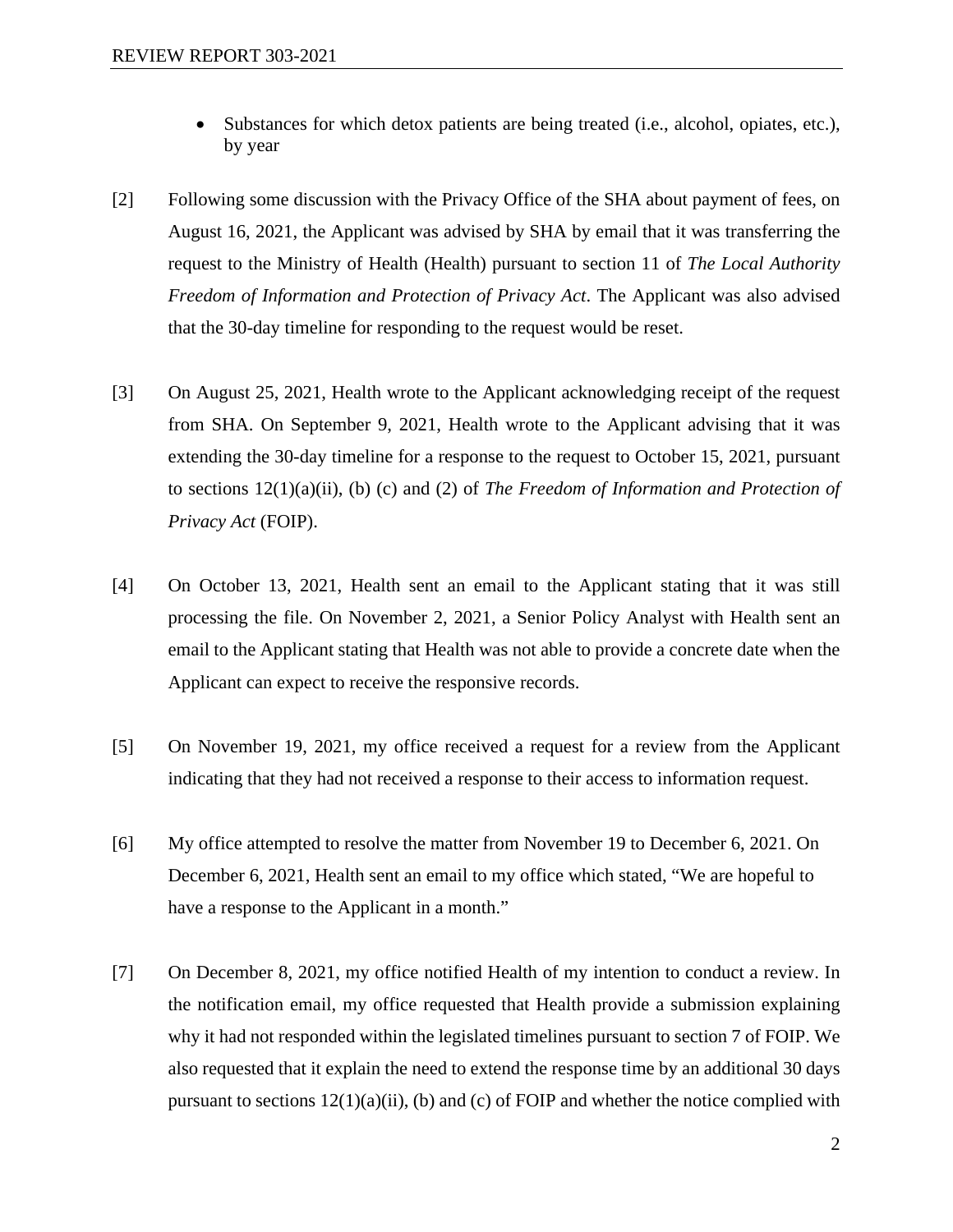these provisions. The due date for the submission was January 7, 2022. My office also notified the Applicant of my intention to conduct a review and invited them to provide our office with a submission by January 7, 2022.

- [8] Health provided a submission to my office on January 7, 2022. The Applicant did not provide a submission.
- [9] On January 12, 2022, Health advised my office that it issued a section 7 response to the Applicant on January 10, 2022. My office received a copy of the section 7 response on January 13, 2022.

#### **II RECORDS AT ISSUE**

[10] As this is a review of Health's decision to extend the response time and its failure to respond within the appropriate timeframe, there are no records at issue.

#### **III DISCUSSION OF THE ISSUES**

#### **1. Do I have jurisdiction?**

[11] Health is a "government institution" pursuant to section 2(1)(d)(i) of FOIP. Therefore, I have jurisdiction to conduct this review.

## **2. Did Health's extension of the response deadline satisfy the criteria set out in section 12 of FOIP?**

[12] Section 7(2) of FOIP provides that government institutions must respond to an access to information request within 30 days of receiving it. Section 12 of FOIP gives government institutions, in defined circumstances, the right to extend the initial 30-day deadline for responding to access to information requests for a maximum of 30 additional days. If the deadline is extended, the government institution has 60 days in total to respond. The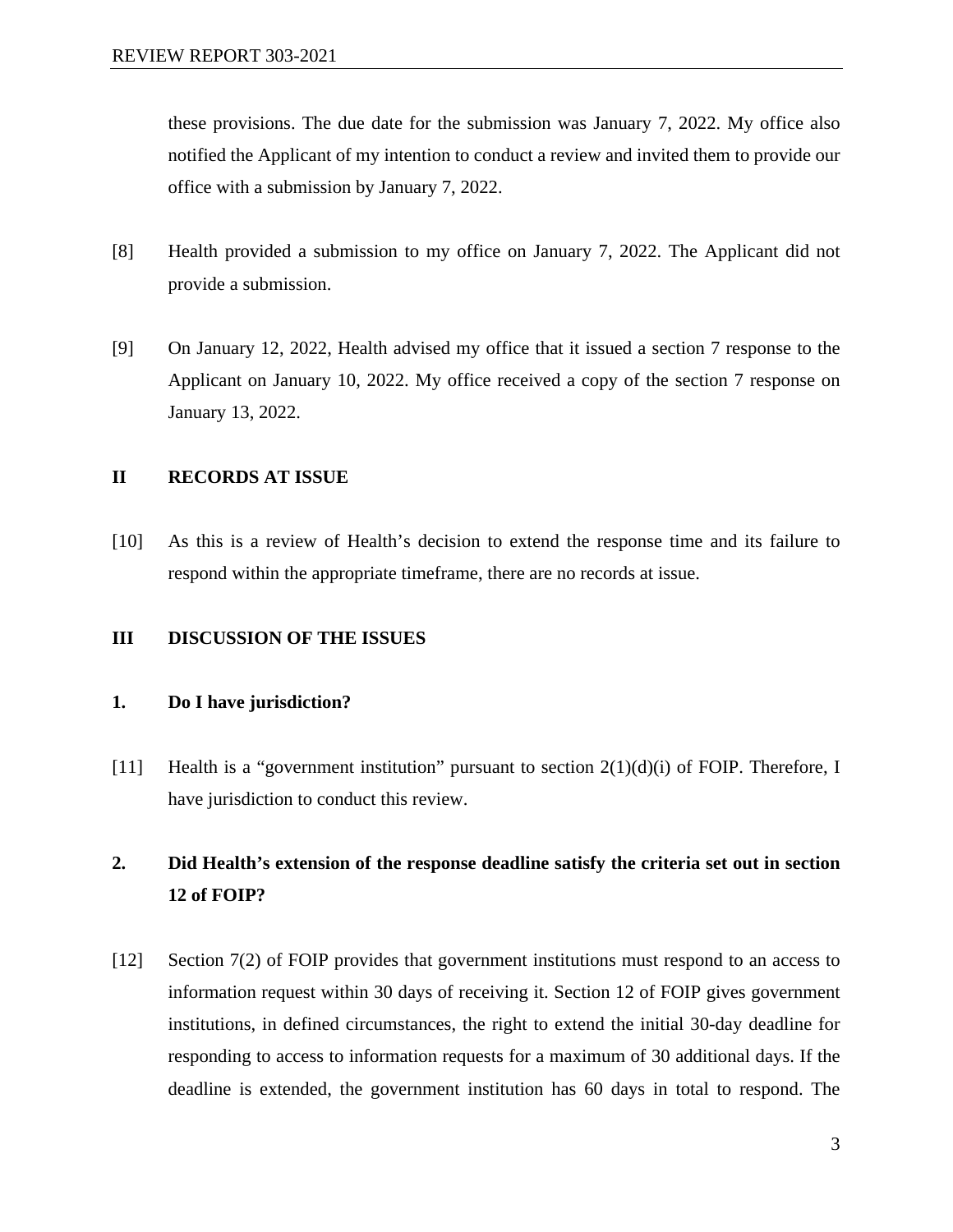circumstances when a government institution can extend the time are set out in section 12(1) of FOIP.

- [13] As noted above, Health's notice of the extension stated it was relying on sections  $12(1)(a)(ii)$ , (b) and (c) of FOIP. However, in its submission it clarified that it was only relying on section  $12(1)(a)(i)$  of FOIP.
- [14] Sections  $12(1)(a)(i)$  and (2) of FOIP provide as follows:

**12**(1) The head of a government institution may extend the period set out in section 7 or 11 for a reasonable period not exceeding 30 days:

(a) where:

…

(i) the application is for access to a large number of records or necessitates a search through a large number of records;

and completing the work within the original period would unreasonably interfere with the operations of the government institution;

… (2) A head who extends a period pursuant to subsection (l) shall give notice of the extension to the applicant within 30 days after the application is made.

[15] Section  $12(1)(a)(i)$  of FOIP permits an extension where two criteria are met:

- there are a large number of records responsive to the request that require processing or where a search through a large number of records is required in order to respond to the request and,
- completing this work within the original 30 days would unreasonably interfere with the operations of the government institution.

(IPC *Guide to FOIP*, Chapter 3: "Access to Records", updated: June 29, 2021, at pp. 73-74 (*Guide to FOIP,* Ch. 3))

[16] Section 12(2) of FOIP provides that notice of an extension must be provided to an applicant within the first 30 days after an application is received by the government institution. In this case, I note Health provided its notice to extend the time within 30 days following the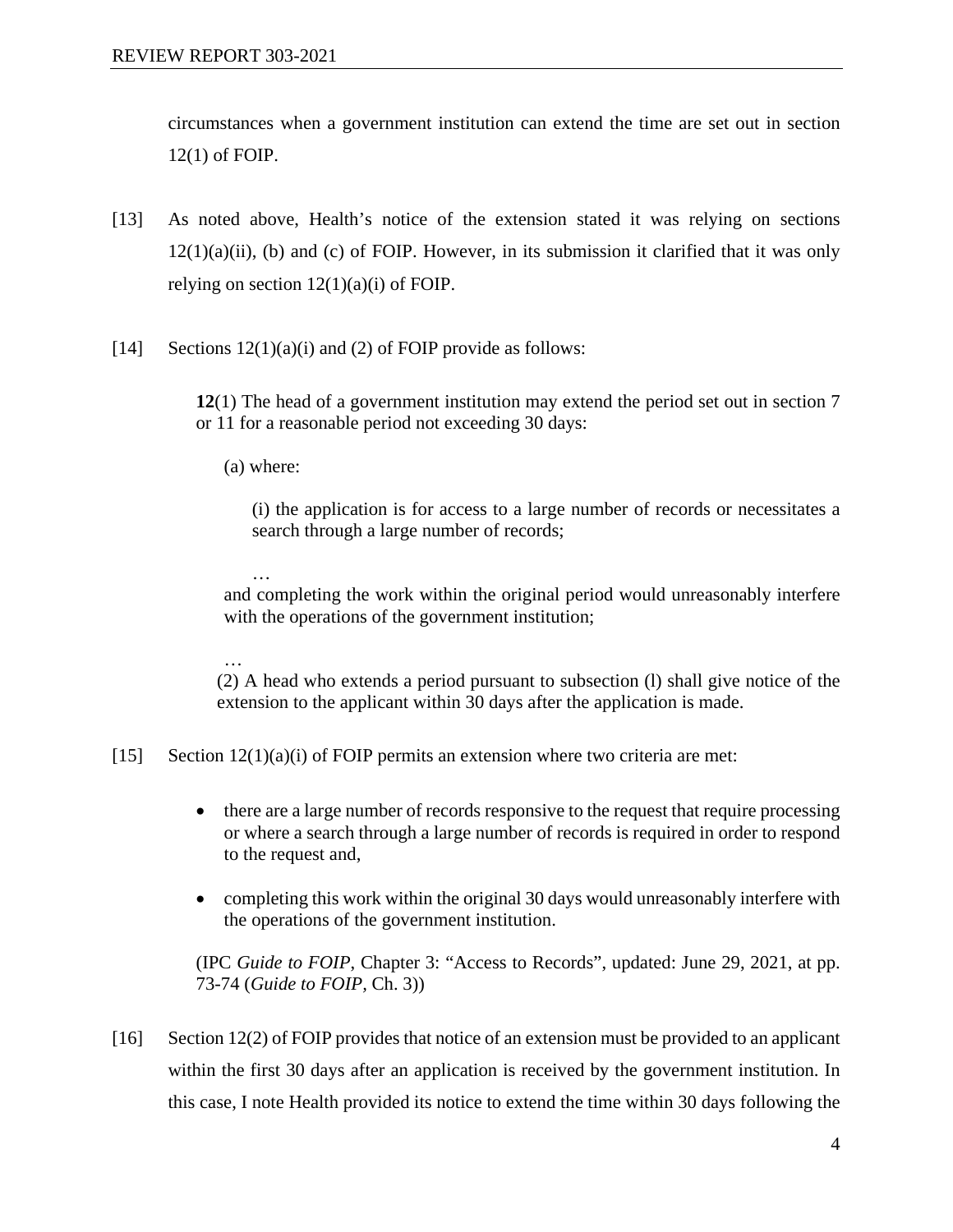date of the transfer of the request from SHA to Health. Therefore, Health's notice of an extension complied with section 12(2).

#### *1. Are there a large number of records requested or needing to be searched?*

- [17] The factors to be considered in relation to the first criteria include the number of pages of responsive records, whether the records require special handling, and whether the type of record requires a different type of searching or handling.
- [18] In [Review Report F-2014-003,](https://oipc.sk.ca/assets/lafoip-review-la-2014-003.pdf) the Commissioner found that the Ministry of Justice appropriately applied an extension for the purposes of processing a large number of records. In that report, the Commissioner found that, generally speaking, more than 500 records constitute a large number of records for the purposes of section 12(1)(a)(i) of FOIP.
- [19] In its submission, Health stated that it does not have a record that includes all of the information that would be responsive to the Applicant's request. Recognizing that the raw data from other data sets could be compiled in the format requested by the Applicant, when it received the request, Health decided to undertake the exercise of compiling the data rather than responding that "no record exists."
- [20] Health also stated that the information responsive to this request is contained in multiple databases covering a period of twenty years. It stated that a "large number of records" needed to be accessed and searched to identify the responsive information. It added that once found, the data needed to be manipulated to provide the information in the format requested by the Applicant and this would require a "significant amount of work." This work required discussions with the program area and a search for a data analytic staff who could carry out the work.
- [21] Health's submission also provided a description of the staffing challenges that supported its claim for an extension. It stated that the Health Information and Privacy Unit (HIPU) is normally comprised of one Director, two Senior Policy Analysts and one Policy Analyst. At the time this request was received, the HIPU had one Director, one Senior Policy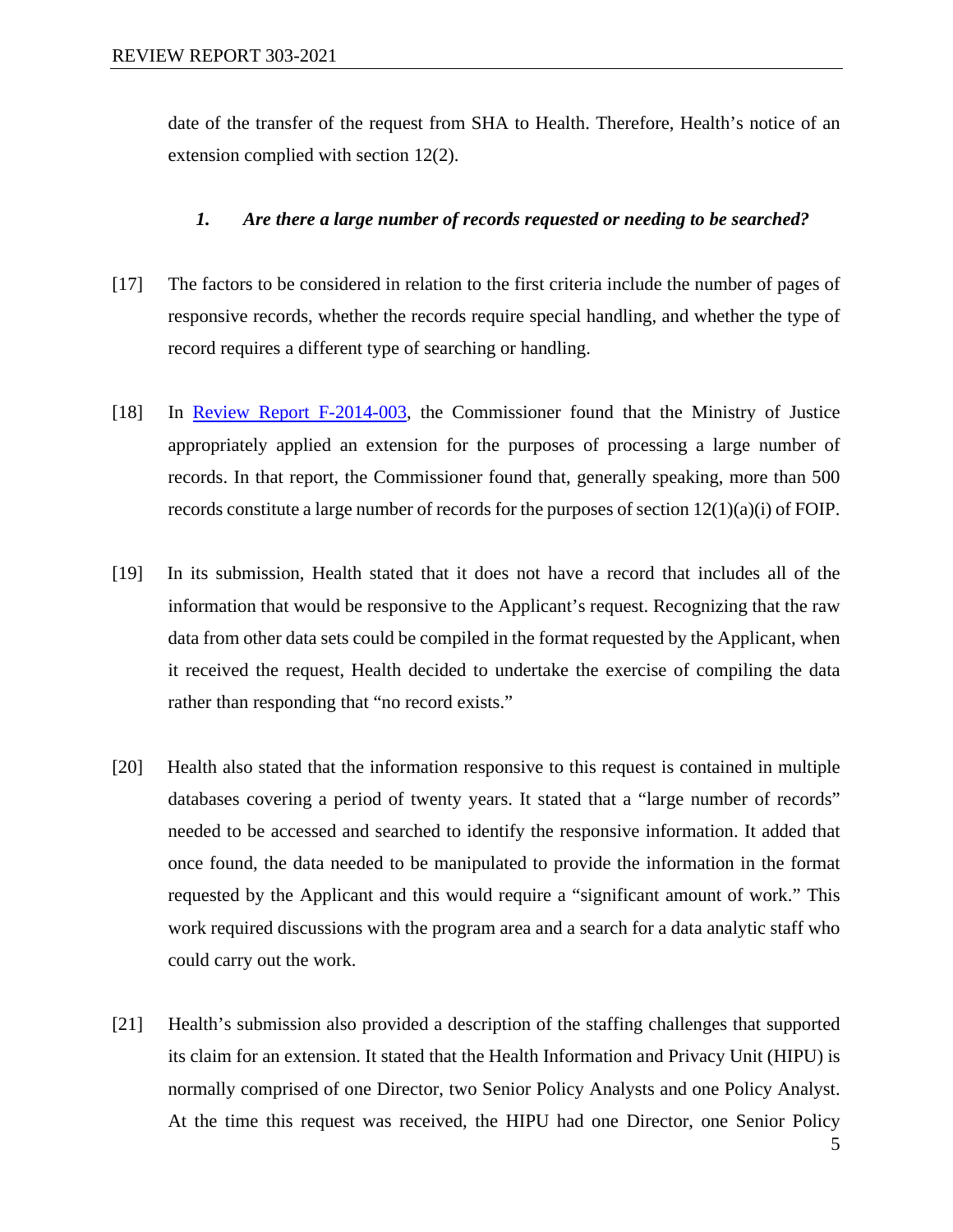Analyst and one Policy Analyst who was preparing to be deployed to assist with the pandemic response. At the time the responsive records were received in the HIPU, the Policy Analyst had been redeployed, which meant that one Senior Policy Analyst was processing all the open requests for Health. Health stated that given these circumstances, the first criteria for the application of section  $12(1)(a)(i)$  of FOIP was met.

[22] I note that Health did not provide any specific information about the number of pages of records and databases that it was required to review and manipulate to respond to this request. It only stated that there are a "large number of records" and "multiple" databases. It would have been more helpful to have detailed information about the number of records, databases, and time spent reviewing the databases. Despite that, I am satisfied, given the breadth of the information requested in this case and the scope of the request, that the responsive information is contained in more than one database, and it was necessary to compile the information in the format requested by the Applicant. I accept that the records required special searching and handling to compile the raw data and therefore the first part of the test for the application of section  $12(1)(a)(i)$  of FOIP has been met.

### *2. Will meeting the original time limit unreasonably interfere with Health's operations?*

- [23] "Unreasonably interfere" means going beyond the limits of what is reasonable or equitable in time, resources and impact on the government institution's day-to-day activities (*Guide to FOIP*, Ch. 3, p. 76).
- [24] Factors that may support a finding of unreasonable interference include:
	- a significant increase in access to information requests (e.g. sharp rise over 1-4 months)
	- significant increase in access to information caseloads
	- computer or technical problems
	- unexpected turnover of staff
	- unusual number of new staff in training
	- cross-government requests
	- discovery of significant number of additional records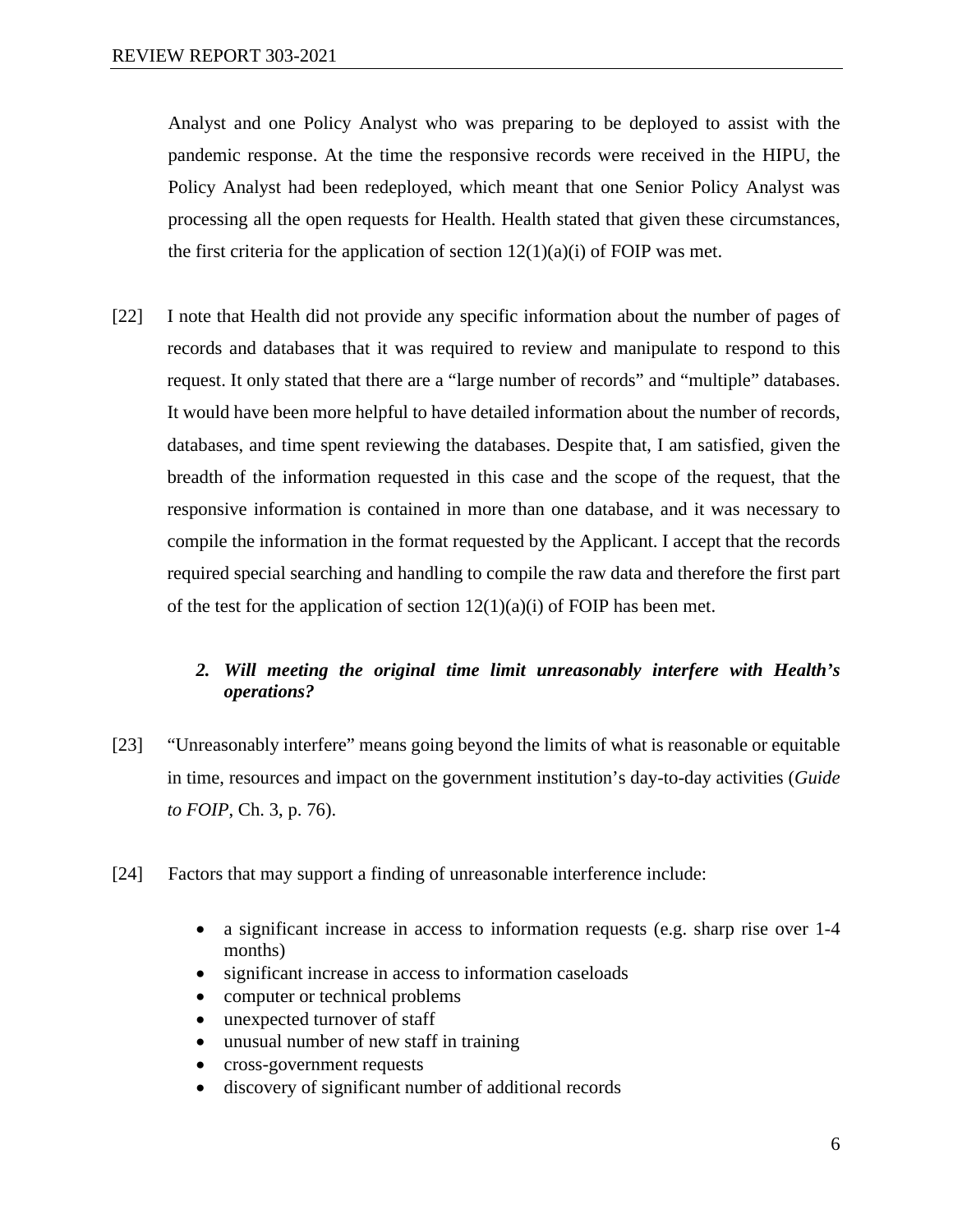- type of records
- number of program areas searched and
- location of records.

(*Guide to FOIP*, Ch. 3, p. 75).

- [25] Factors that would not be considered include:
	- insufficient allocation of resources
	- long-term or systemic problems
	- vacations
	- office processes (e.g. sign off or review)
	- personal commitments
	- pre-planned events (e.g. retirements)
	- no work done during initial 30 days and
	- type of applicant (e.g. media, political, etc.).

(*Guide to FOIP*, Ch. 3, p. 77).

[26] With respect to the second criteria for the application of section  $12(1)(a)(i)$  of FOIP, Health stated:

> As identified earlier, the Ministry does not have a central data analytics group to pull data, therefore the search to identify a Ministry analyst that could search, extract, and compile the requested data contributed to the unreasonable interference with the operations of the Ministry. The combination of staff turnover, search parameters, and extraction of responsive records from multiple databases further contributed to the unreasonable interference the government institution faced in completing this request within 30 days.

[27] I am satisfied that given the nature of the request, the circumstances within the HIPU arising from the redeployment of the Policy Analyst and the work required to respond to this request, that the second criteria have been met. Therefore, I find that it was reasonable for Health to extend the 30-day deadline for responding to the Applicant's access to information request pursuant to section  $12(1)(a)(i)$  of FOIP.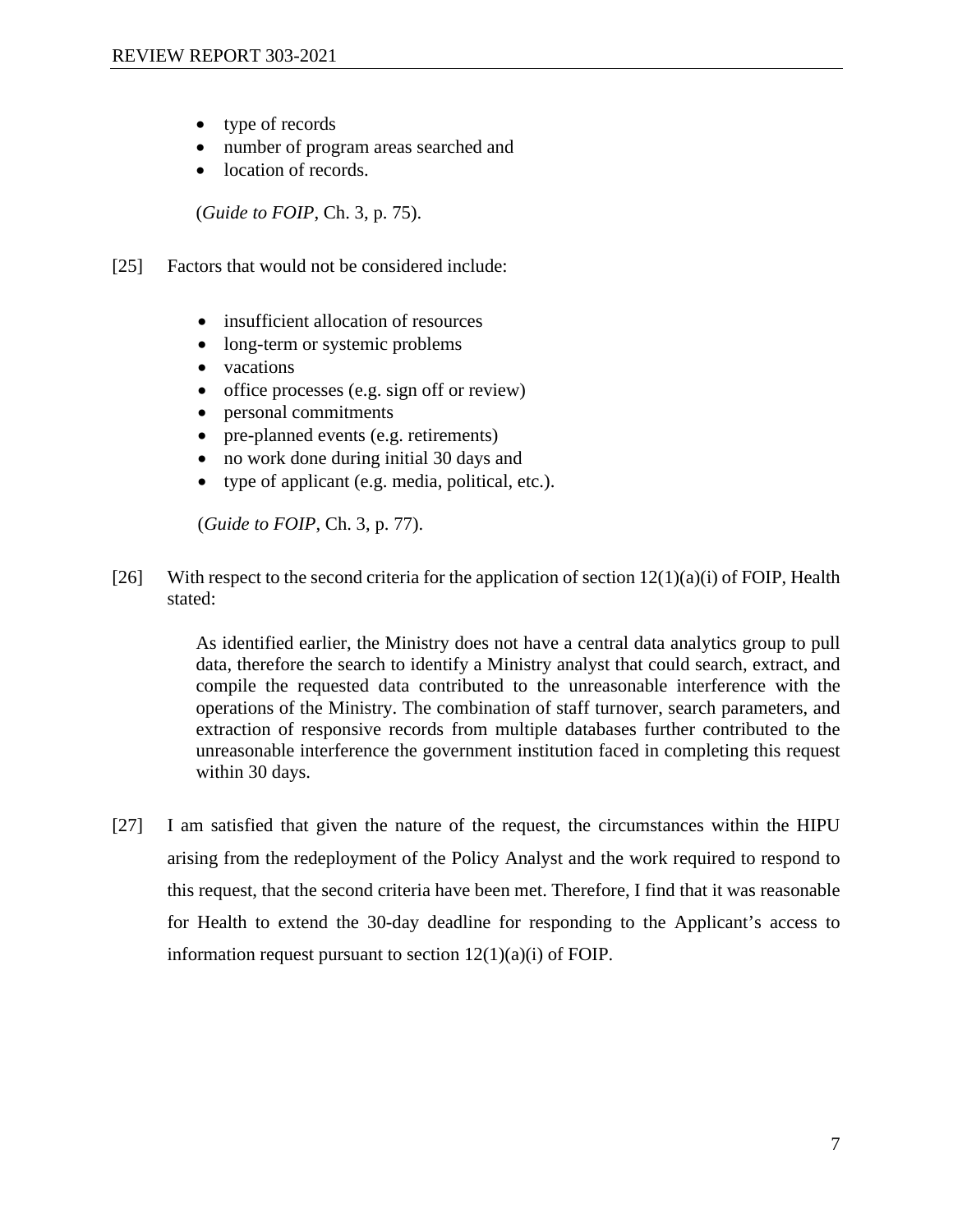## **3. Did Health respond to the Applicant's access to information request pursuant to section 12(3) of FOIP?**

- [28] Section 12(3) of FOIP states that once extended, the government institution must respond to the access to information request within the period of the extension. In this case, Health was required to respond to the Applicant on or before October 15, 2021.
- [29] Section 12(3) provides:

**12**(3) Within the period of extension, the head shall give written notice to the applicant in accordance with section 7.

- [30] Health responded to the Applicant's request on January 10, 2022, which was over 90 days after the deadline and provided my office with a copy of the letter on January 13, 2022. Health acknowledges that it did not respond within the legislated timeline. I find that Health did not meet the statutory deadline to respond to the Applicant's request pursuant to section 12(3) of FOIP.
- [31] I am sympathetic to the circumstances of the staff in Health's HIPU, including Health's need to respond to the pandemic. However, the expectation to comply with FOIP remains in effect. We are two years into the pandemic and by this time Health should have appropriate processes and technologies in place to be able to respond efficiently and in a timely manner. If limited resources are impacting Health's ability to respond to access to information requests within the legislated timeframes, Health must take steps to address that issue.
- [32] Further, I have stated many times in past reports that public bodies cannot use, as an excuse, a lack of resources as a reason for excessive response times. If Health's HIPU is short of resources or expecting one person to respond to 28 active access to information requests, then Health needs to address its resource issues so that the public is not negatively impacted by such lengthy delays. I find it concerning that, over the past several years, my office has continually needed to remind Health of its statutory obligation to meet legislated timelines. My office has done so, for example, in the following Review Reports: [Review Report 082-](https://canlii.ca/t/j9940)